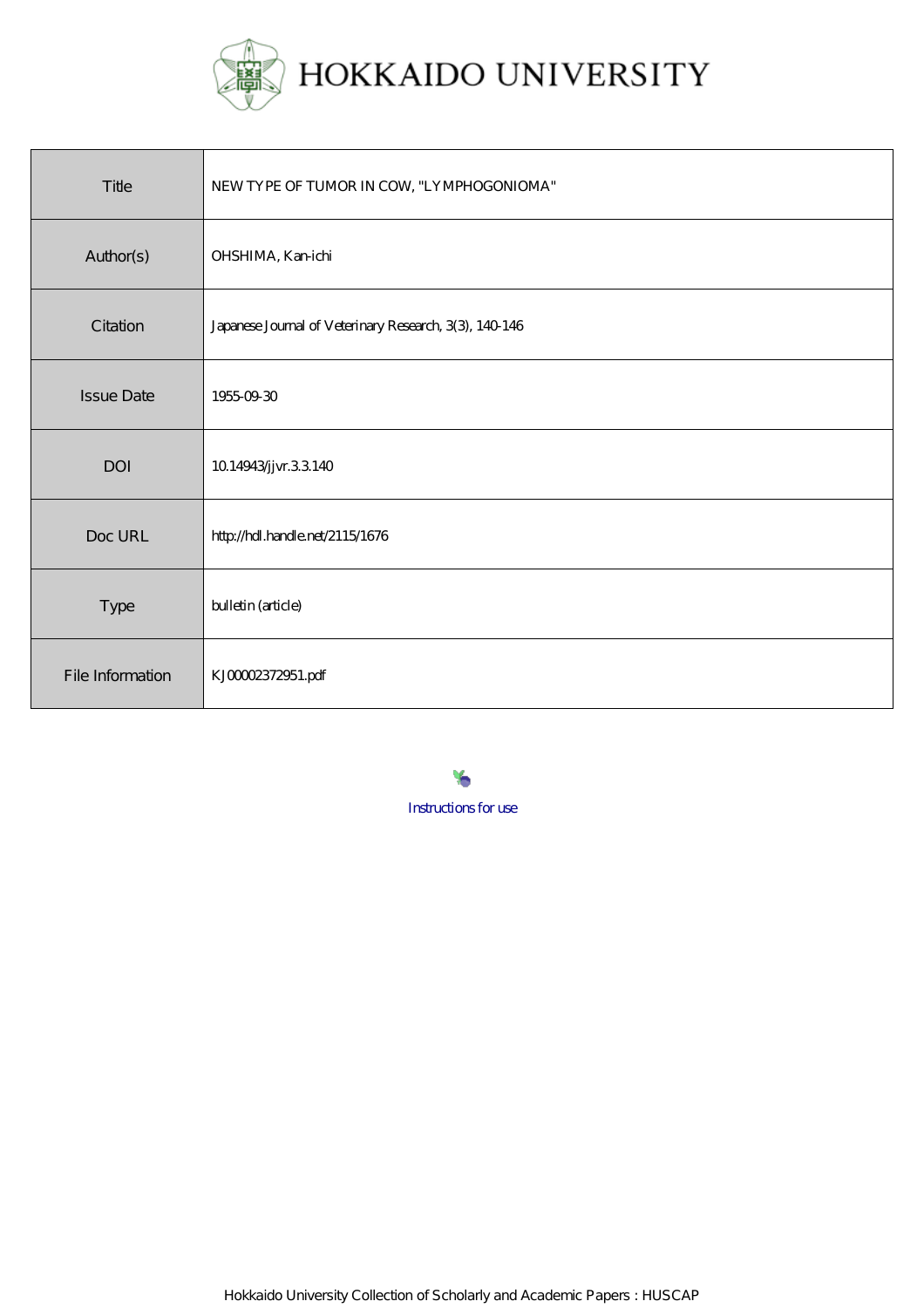# NEW TYPE OF TUMOR IN COW, "LYMPHOGONIOMA"

# Kan-ichi OHSHIMA

*Labm'atory of Veterinary Pathology, Faculty of Veterinary Medic'ine, Hokkaido University, Sapporo, Japan* 

(Received for Publication, Aug. 22, 1955)

### PREFACE

As to the tumors which grow in the lymph nodes of the domestic animals, not many detailed pathological studies have been published although the existence of such growths has long heen known. The description of the tumors in text books is also poor; NIEBERLE in his text book has given a brief explanation of lymphadenosis, lymphosarcoma and lymphosarcomatosis. However, the differentiation of these lesions is not clearly stated in that text book. It may be mentioned that DOBBERSTEIN and PAARMANN (1934) and LÜBKE (1938/39) have made a pathohistological survey concerning the lymphadenosis in cattle which shows a swelling mainly on the lymph node and sometimes of the spleen, liver etc. On the other hand, in human medicine, the lymph node tumors have been studied in great detail patho-, histo- and cytologically together with hematological studies, because such growths play an important role in the malignant tumors. Especially in our country, many excellent researchers have been prosecuting outstanding investigations and it is not too much to say that studies in the lymph node tumor have made much progress in Japan.

The author has recently had a chance to obtain a lymph node tumor from the abdominal cavity in a cow at the Sapporo slaughter house, and having conducted a detailed pathological study, the author would like to make comments on the results as follows as well as on the Japanese and foreign literature.

#### MATERIAL AND METHODS

A cross-bred Holstein cow. Age and habitat unknown. Material number T. 544. Was slaughtered on December 15, 1953 at the Sapporo slaughter house. A meat inspector of the slaughter house detected a lymph node hanging down from the abdominal cavity of the slaughtered animal, and brought it to the writer's laboratory for pathological examination. Seeing its hanging position, the author suspects it may be an iliac lymph node.

The material was fixed with formalin and CARNOY'S solution, several tissue blocks were made vertically to the hilum of the lymph node. Paraffin sections were made adopting hematoxyline·eosin (H.-E.), HEIDENHAIN'S Azan, UNNA-PAPPENHEIM's pyronin-methylgreen, GlEMSA, thionin and SCHIFF's periodic acid staining as well as BIELSCHOWSKY"·MARESCH'S silver-impregnation method for detailed histological examination.

JAP. J. VET. RES., VOL. 3, No. 3, 1955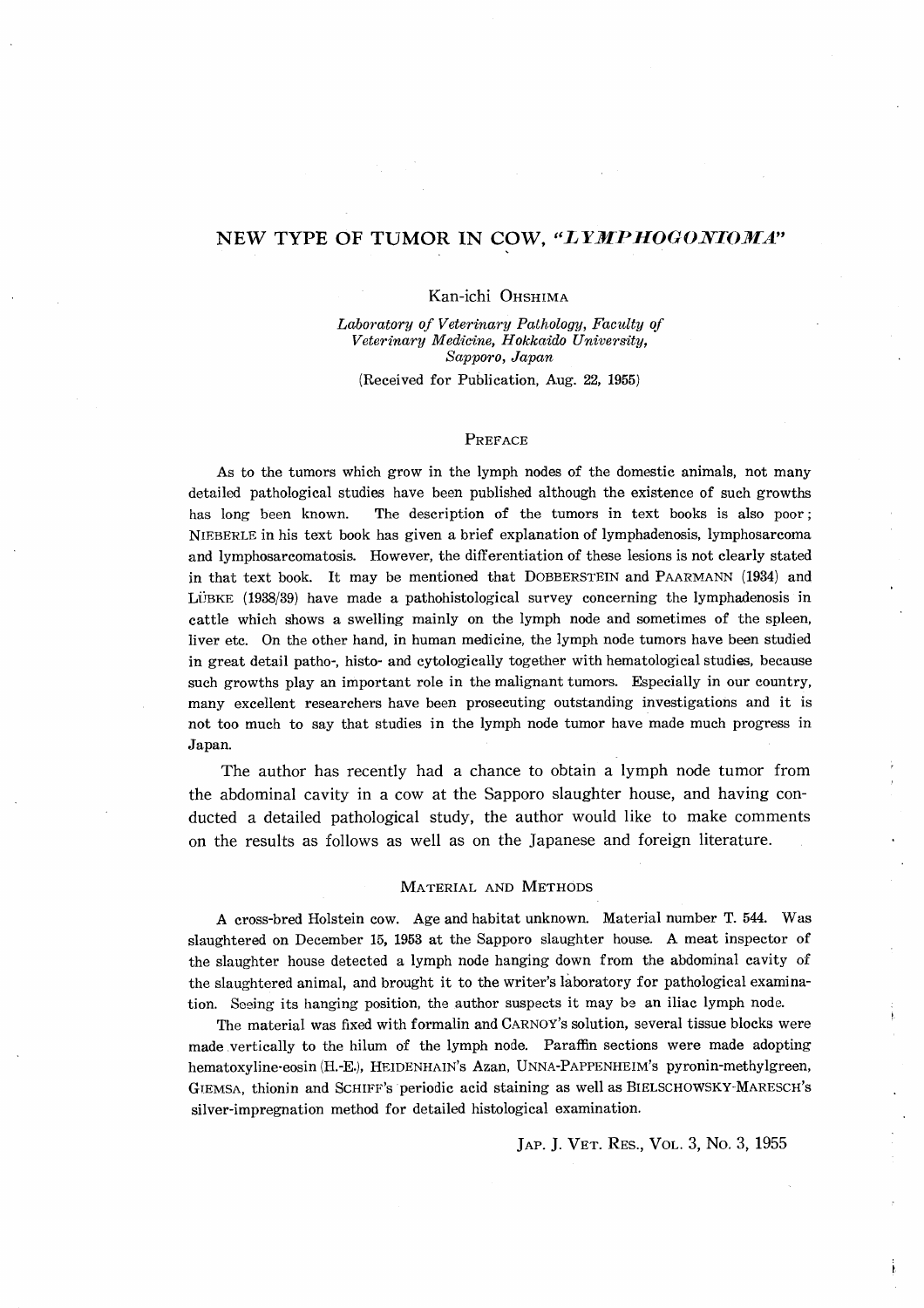#### **RESULT**

# 1. Macroscopical Findings

The lymph node is  $13 \times 9.5 \times 2$ cm in size, and 150 g in weight. Fatty tissue covers the lymph node tightly; it is difficult to strip the fatty tissue from the capsule. Several millet-sized haemolymphonodi are detected in the fatty tissue. The lymph node is about palm size and shows surface as uneven as hills. The portion of the hilum is extended, and is measured  $6.5 \times 3.5$  cm in size; the thickness of the concave hilum paremchyma is reduced to 1 ern. Neither dilatation of the lymph vessels nor development of the blood vessels is especially remarkable. The consistency of the lymph node is elastic and hard. Cut surface is light greyish yellow in color, hydrous and slightly swollen. The follicles are almost unrecognizable, the trabeculae are rather rough and their tracks appear as irregular grooves on the cut surface.

# 2. Histological Findings

One of the most noticeable changes is the increase of closely packed tumor cells in the medullary cord. These cells take large and round or oval shape. The protoplasm is basophilic. The nucleus is situated nearly at the center of the cells, is poor in chromatin and has two or several basophilic nucleoli. Some nuclei show pyknosis; amitosis and mitosis are rarely seen. The argyrophil fiber is highly developed as is also the great quantity of tumor cells. By pyronin-methylgreen staining, the protoplasm and nucleoli of the tumor cell are shown to be pyroninophilic; the protoplasm can be stained by thionin and shows negative result to the periodic acid SCHIFF'S reaction. In the Azanstaining of these cells, they are observed to be free from the reticular fiber nets but in a few of them the surface of cell is closely connected with the fibers stained by anilin-blue. Among the tumor cells, the reticular cells are found sporadically which have slightly stained protoplasm containing several granules which respond to the periodic acid SCHIFF's reaction.

As a result of the increase of the tumor cells, the other tissue structure of the lymph node is oppressed; the follicles are atrophic and are barely recognized as foci made up of small scattering lymyhocytes. Some of the lymph follicles show lymph stasis in the center and the formation of the argyrophil fiber is very poor. As the sinus endothelium is almost destroyed and many tumor cells infiltrate and increase in the lymph sinus, the figure of the lymph sinus is indistinct but some of the sinuses distinctly show lymph stasis. The lymph node capsule is thickened, the trabeculae are fairly developed, and a slight sporadic infiltration by the tumor cells is observed in the trabeculae. On the lymph and blood vessels of the hilum region, embloism or other changes are not observed.

The author, therefore, histologically diagnosed the present case as *"Lymphogonioma"*  based on the above findings.

### **DISCUSSION**

A tumor in the abdominal cavity of a cow was histologically examined and was diagnosed as *"lymphogonioma".* At the beginning of the examination, the author felt that it would be a lymphadenoma (lymphoma) macroscopically from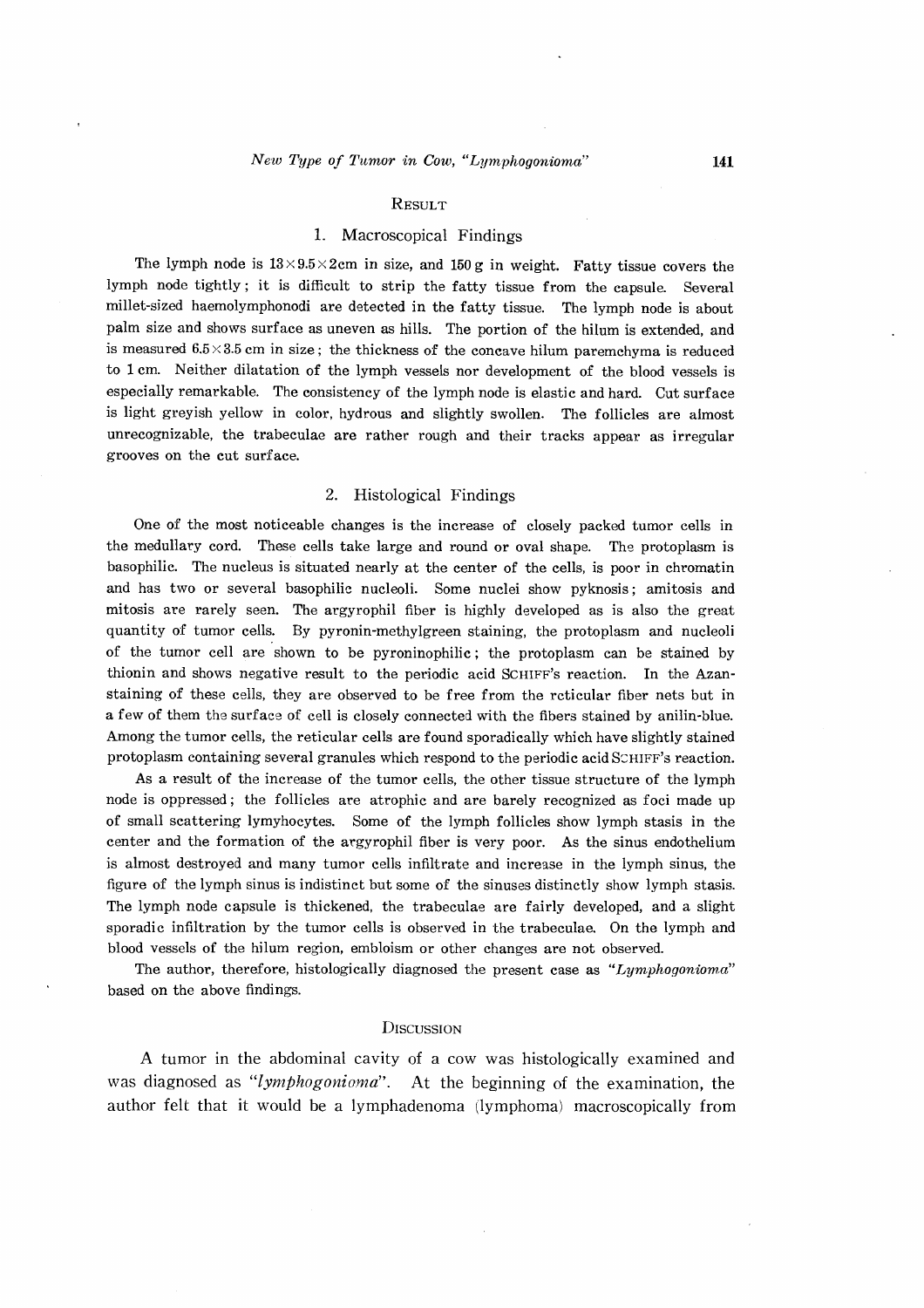### **142** OHSHIMA, K.

the fact that the tumor shows simple hyperplasia of the lymph node and is not a systematic disease of the whole lymph nodes. Of course the diagnosis was given only macroscopically to the material sent to the laboratory and neither hematological nor patho-anatomical examination had been conducted. However, histological examination revealed that the tumor cells were increased diffusely in the medullary cord accompanied by the intense increase of argyrophil fibers. Atrophy of the follicles and the disappearance of the originally existing lymphocytes were noticed, consequently the author found that the tumor should be taken out of the category of lymphadenoma. On the silvering preparation as well as on H.-E. staining, there was observed neither the development of blood vessels nor the new formation of follicular structures which are the characteristic changes for lymphosarcoma<sup>o</sup>. With regard to the histological findings, this tumor should be considered as a lymphatic reticulosarcoma.

As to the original lymph node tumors as well as to the reticulosarcoma, many studies have been made in human cases. The author would like to add his comment on the literature concerning the original lymph node tumors as follows.

#### 1. Reports on Human Cases

As to the studies on reticulosarcomas in our country, reports have been made by OGATA, AMANO<sup>4,5)</sup> and AKAZAKI. AMANO and his coworkers<sup>4)</sup> classified the original reticulosarcoma into immature and mature types and, asserted that the mature type of lymph node tumor can be separated into two types of fibro-cellular-differentiated form and polymorpho-cellular form. AKAZAKI classified the reticulosarcoma as undifferentiated, differentiated and transitional types, and the differentiated type was further divided to reticular, histiocytic and polymorpho-cellular types. In addition to this, OLIVEIRA (1936/37), ROULET (1930) and others abroad have made detailed studies of these tumors, and they also attempted to classify them. Further investigations are still considered to be required in order to make the present case fit into the above-mentioned classifications. However, the author's case is forcibly categoried into the classifications of AMANO and OLIVEIRA'S fibro-cellular-differentiated form and AKAZAKI'S differentiated reticular type. Recently, there have been many reports made on reticulosarcoma<sup>9,12,15,24,39,31,37,39</sup>) and the majority of them recognize it as reticulosarcomatosis systematically affects the whole lymph nodes.

There are reticulosis, reticulosarcoma (-sarcomatosis,) lymphosarcoma (-sarcomatosis), lymphadenosis and lymphatic leukemia etc included under the term "lymph node tumor"; many workers state that the differential diagnosis is difficult to conduct for these tumors and that transitional types of lesions are frequently recognized. More specifically, since FR.A.ENKEL had noticed the transition between lymphosarcomatosis and leukemia back **in**  1914, NORDMANN (1932) pointed out the coexistence and transition of lymphatic and myeloic leukemia, ROULET (1932) that of reticulosis, reticulosarcoma and lymphatic leukemia, and APITZ (1937) that of lymphadenosis, lymphosarcomatosis and lymphosarcoma respectively. In Japan also, MIYAGAWA and SAITO (1941) consider the relation among the above as follows;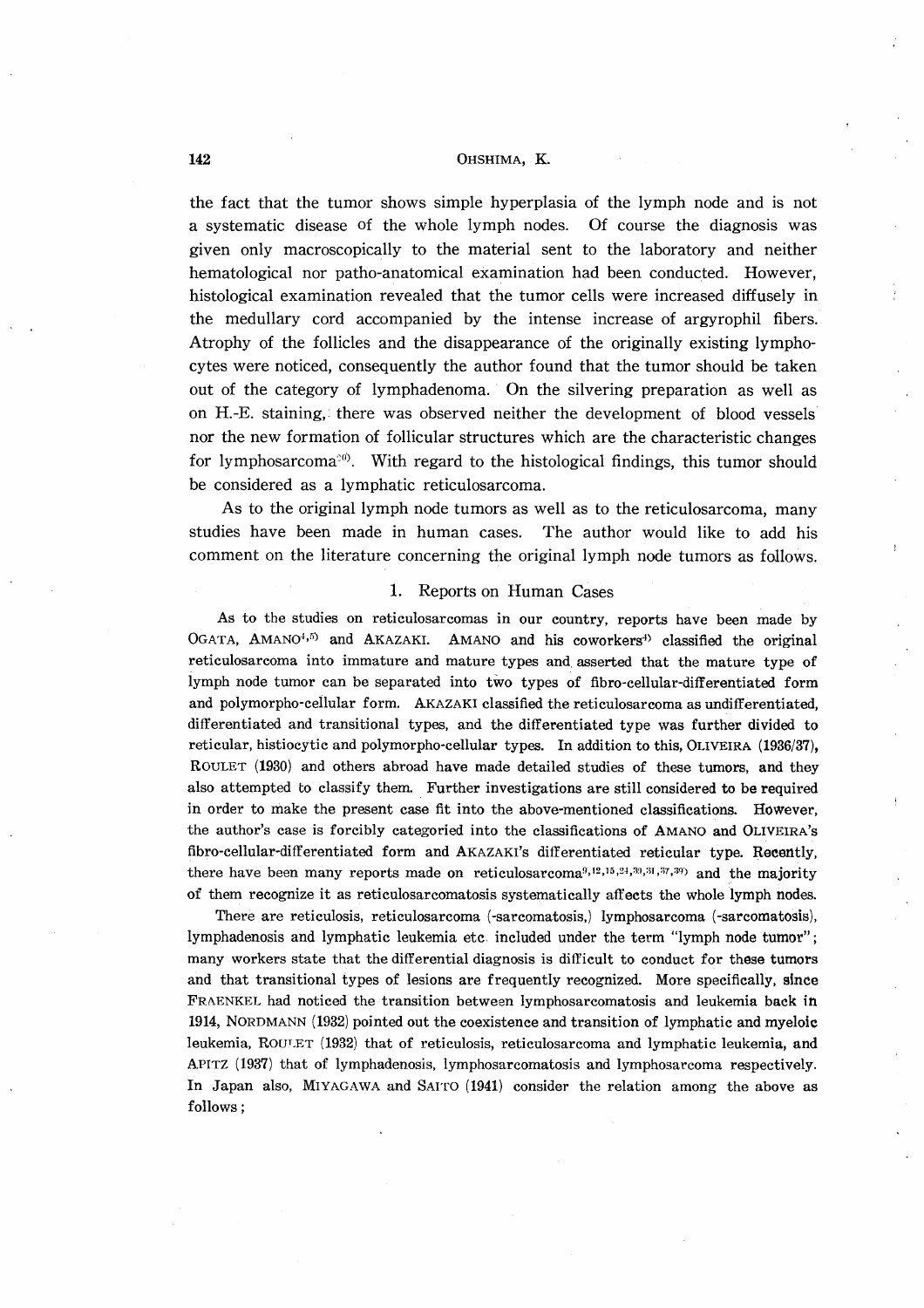

Furthermore, many other investigators indicated the relations of coexistence and transition among them as follows: reticulosarcoma and lymphosarcoma by AMANO and NAGATA (1941); leukemic reticuloendotheliosis and reticulosarcoma with monocytic leukemia by AMANO (1943); lymphadenosis and lymphosarcomatosis by MIYAKE (1951); lymphosarcoma, lymphatic leukosarcoma and lymphatic leukemia by MATSUI (1952); reticulosarcoma and lymphosarcoma, lymphatic leukemia, reticulosis or lymphoblastoma by AKAZAKI (1952/53/54); reticulosarcomatosis and reticulosarcoma by HAR.AGUCHI and MORl (1954); and reticulosarcoma and monocytoma by MARUYAMA and  $\hat{O}$ TANI (1954). Quoting the report made by MATSUI, HANSWIRTH et al. (1948) and KATO and BRUNSCHWIG (1933) also consider the existence of the transition between lymphosarcoma and lymphatic leukosarcomatosis. At present, the predominant opinion, in academic circles, is that it can not be denied that the lymphosarcoma and reticulosarcoma are to be included in the category of leukemia. Since the histological diagnosis of these tumors has some questions as stressed by many workers, a diagnosis should be decided depending on the cytological examinations.  $\hat{O}SAKI$ (1953) carried out cytological examinations about the reticulosarcoma and determined the characters of the tumor cells.

# 2. Similar Tumors in Domestic Animals

On the other hand, regarding the lymph node tumor in domestic animals, not many reports have been made as far as the author knows. In our country, leukemia cases were reported only at the Veterinary Medical Society by OHBAYASHl et a1. (1951) on horses and MrsHlMA et al. (1952) on a calf. JENNINGS (1953), in 8 cases of canine lymphadenosis, attached importance to the lymphoblast which shows large and round shape and is stained by neutral red. As to the so-called bovine leukosis which has recently been attracting attention as a mineral deficiency disease<sup>17,33</sup>), LÜBKE (1938/39) has reported an interesting finding to the effect that the lesions in the lymph nodes in bovine leukosis are much like to the lesions in human retothelsarcoma (reticulosarcoma). About the bovine leukosis, ARONSOHN (1917) and KNUTH and DU TOIT (1917) in Germany, JONES (1928) in England and, according to DOBBERSTEIN's report, FELDMANN (1928) in America reported the existence of the disease, but it is regretful that none of them has presented the detailed histological information. In 1934, DOBBERSTEIN and PAARMANN investigated lymphadenosis in cattle centering around the slaughtered cases, from the view points of hematology and pathology. Then the workers named the disease as "bovine leukosis" which had previously been called by various names, and classified it into 4 types-lymphoid form, myeloic form,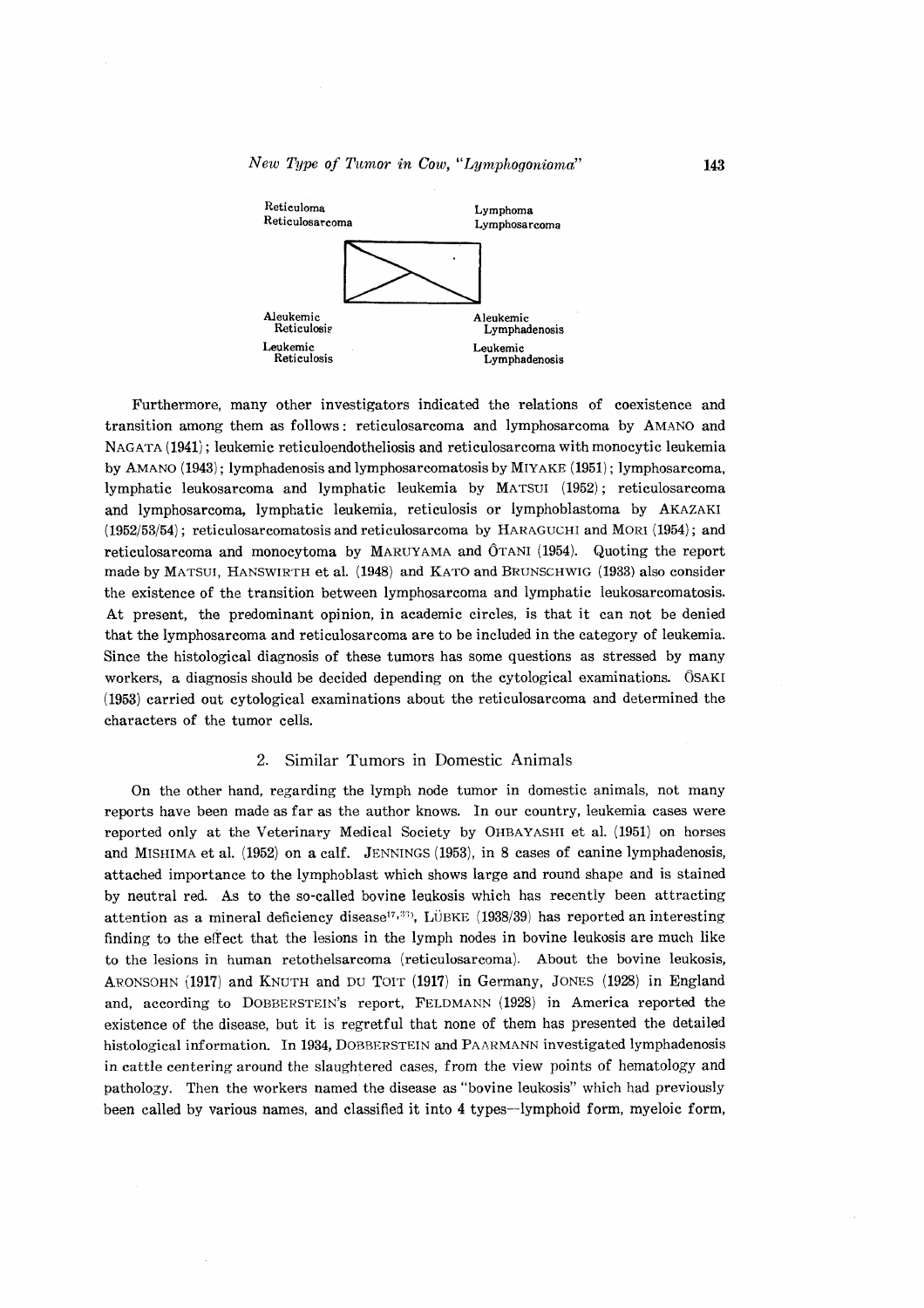# **144 OHSHIMA, K.**

lymphatic form and sarcomatous form. According to the description of the report, enlargement of one or more lymph nodes was macroscopically detected and some of them were more than 600 g in weight. As to the cells in these lesions, the nucleus is large and poor in chromatin with two or three nucleoli, the portoplasm is stained basophilic and some of them have some vacuoles. Some of the cells having a polygonal-shaped protoplasm are connected with the reticular tissue. Sometimes mitotic nuclei are also seen. Histological findings prove distinct or almost broken original structure of the lymph nodes. On the pathogenesis of the disease, they considered that the lymphoidcytomatosis will change into lymphadenosis, myelosis or lymphosarcomatosis.

With regard to the great problems concerning the leukemia in domestic animals, it is considered that many unkown factors about.it still exist. Speaking of the leukemia in domestic animals, a discussion on the avian leukemia should not be neglected because many excellent studies of it have been recently reported also in Japan. The author, however, intentionally, has not incorporated any discussion thereof at this time it is different from the category of lymph node tumor.

# 3. Author's Opinion in This Case

The foregoing is the author's comment pertaining to many investigator's reports. Reviewing the present case, the author cannot state with assurance whether or not the case is a leukemic type for the clinico-hematological observations have not yet been concluded. As the lesion is obviously found on a lymph node and is made up of mononuclear round and large tumor cells, it is considered that the tumor has to be histologically diagnosed as lymphosarcoma, reticulosarcoma or reticuloendothelioma (AKAZAKI doubts the existence of this tumor on lymph node). As previously stated, this case can be proved not to be a lymphosarcoma in respect to its histological figure, and the factors of lack of intensive phagocytosis and of the development of the tumor cells in the lymph sinus, argue against its being reticuloendothelioma. Consequently, it seems to be capable of diagnosis as a reticulosarcoma. As noted in the foregoing description, this case might histologically belong to the differentiated reticular type (AKAZAKI) and to the fibro-cellular-differentiated form (AMANO).

However, the characters of the tumor cell are strikingly noteworthy; it is identical to the "L~cell" according to the results of the examination conducted by the author. The "L-cell" was pointed out by YAMAGIWA and OHSHIMA in the medullary cord of the lymph node in equine infectious anemia. The present author reported his cytological studies about the "L-cell" as a part of the studies on equine infectious anemia. The "L-ceIF' is characterized by its comparatively large size, basophilic and syrupy protoplasm, two to several nucleoli, slight staining reaction to neutral red and non-phagocytosis to carbon particles by supravital staining, etc; it is identified as the lymphogonia reported by AMANO et al., in 1951. In author's present case, the tumor cell was identified as the "L-cell",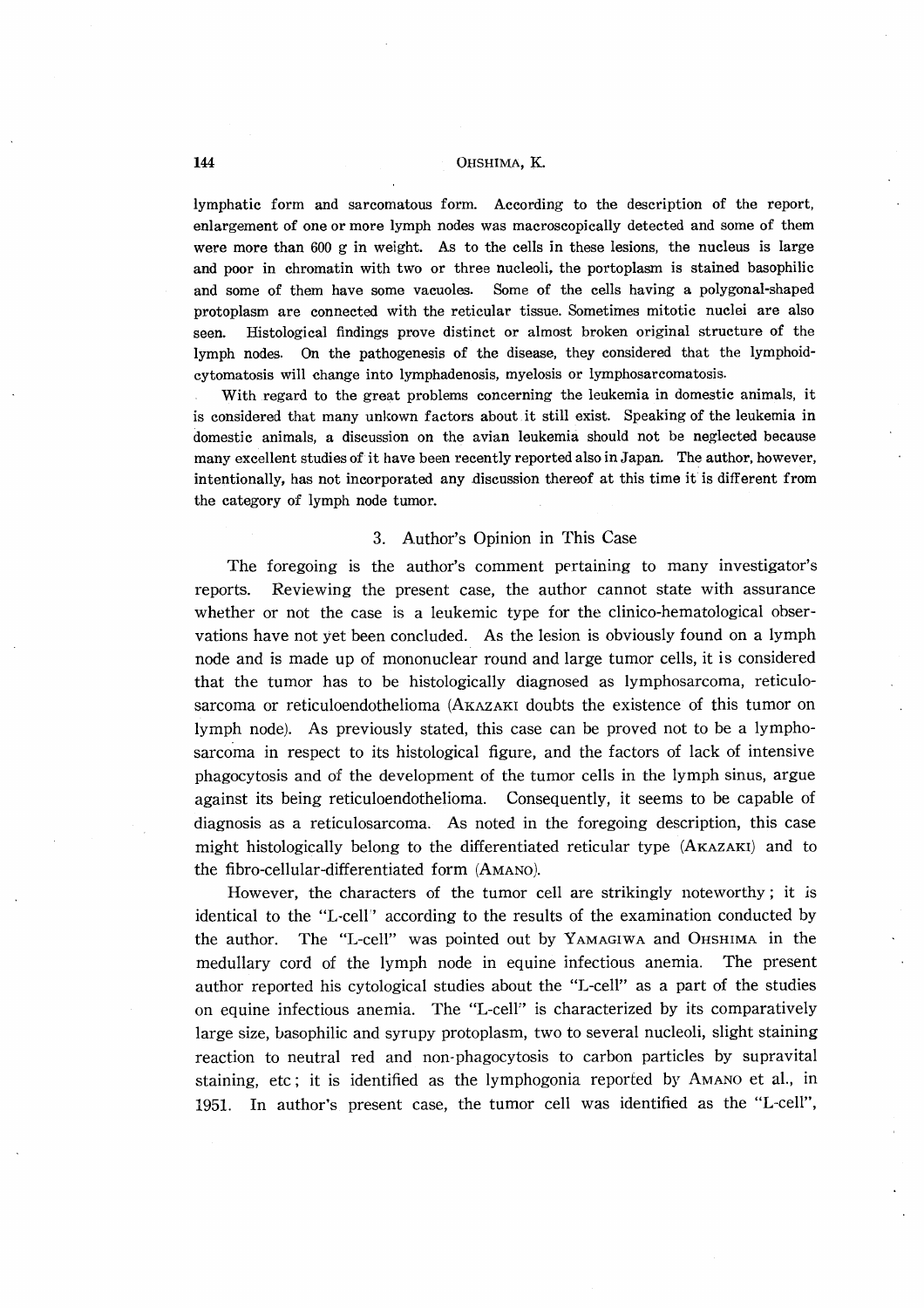lymphogonia, and the tumor developed in a lymph node as a benign one which was temporarily named as *"Lymphogonioma".* As most cases of reticulosarcoma are recognized as reticulosarcomatosis according to recent publications, the author considers that the newly proposed name is much more suitable for this case because the whole lymph nodes have not yet been examined.

From the fact that the lesions of bovine leukosis resemble reticulosarcoma according both to LÜBKE and to the cytological and histological observations by DOBBERSTEIN and PAARMANN, it can be said that this case may be so-called bovine leukosis. The author, being not content with the vague name of the disease group, wishes to clarify the nature of so-called leukemia as well as the similar diseases in domestic animals by conducting a systematic research by means of patho-histological and cytological examinations.

#### SUMMARY AND CONCLUSION

Patho-histological study was conducted on the lymph node tumor found in the abdominal cavity of a cow killed at the Sapporo slaughter house.

The tumor cell has basophilic protoplasm and large nucleus which is poor in chromatin; it is identified as the author's "L-cell". The lesion, however, was not observed systematically and for the time being it is proposed to name it *"Lymphogonioma* (OHSHIMA)"

Histologically, the tumor is similar to the human reticulosarcoma and it might belong to AKAZAKI'S differentiated reticular type and AMANO and OLIVEIRA'S fibrocellular-differentiated form.

From the observations reported in this paper it should not be denied that the case may be so-called bovine leukosis.

The author, taking this case a basis for furthering his study, wishes to clarify the nature of so-called leukemia as well as the similar diseases in domestic animals.

To this end, the author desires to extend his gratitude to Prof. YAMAGIWA for reviewing and to the staff of the Sapporo slaughter house for their cooperation in supplying the material.

#### **REFERENCES**

- 1) AKAZAKI, K. (1952): *Saishin Igaku,* 7, No.6, 1 (Japanese).
- 2) AKAZAKI, K. (1953): *Acta Path. Jap.,* 3, 24.
- 3) AKAZAKI, K. (1954): *Niigata Med.* J., 68, 772 (Japanese).
- 4) AMANO, S. & J. NAGATA (1941): *Transac. Soc. Path. Jap.,* 31, 92.
- 5) AMANO, S. (1943): *Ibid.,* 33, 297.
- 6) AMANO, S., G. UNNO, M. HANAOKA & T. TAMAKI (1951): *Acta Path. Jap.,* 1, 117.
- 7) APlTZ, K. (1937): *Vi'rcho'ws Arch.,* 299, 1.
- 8) ARONSOHN (1917): *Berl. tierarztl. Wschr.,* 33, 25.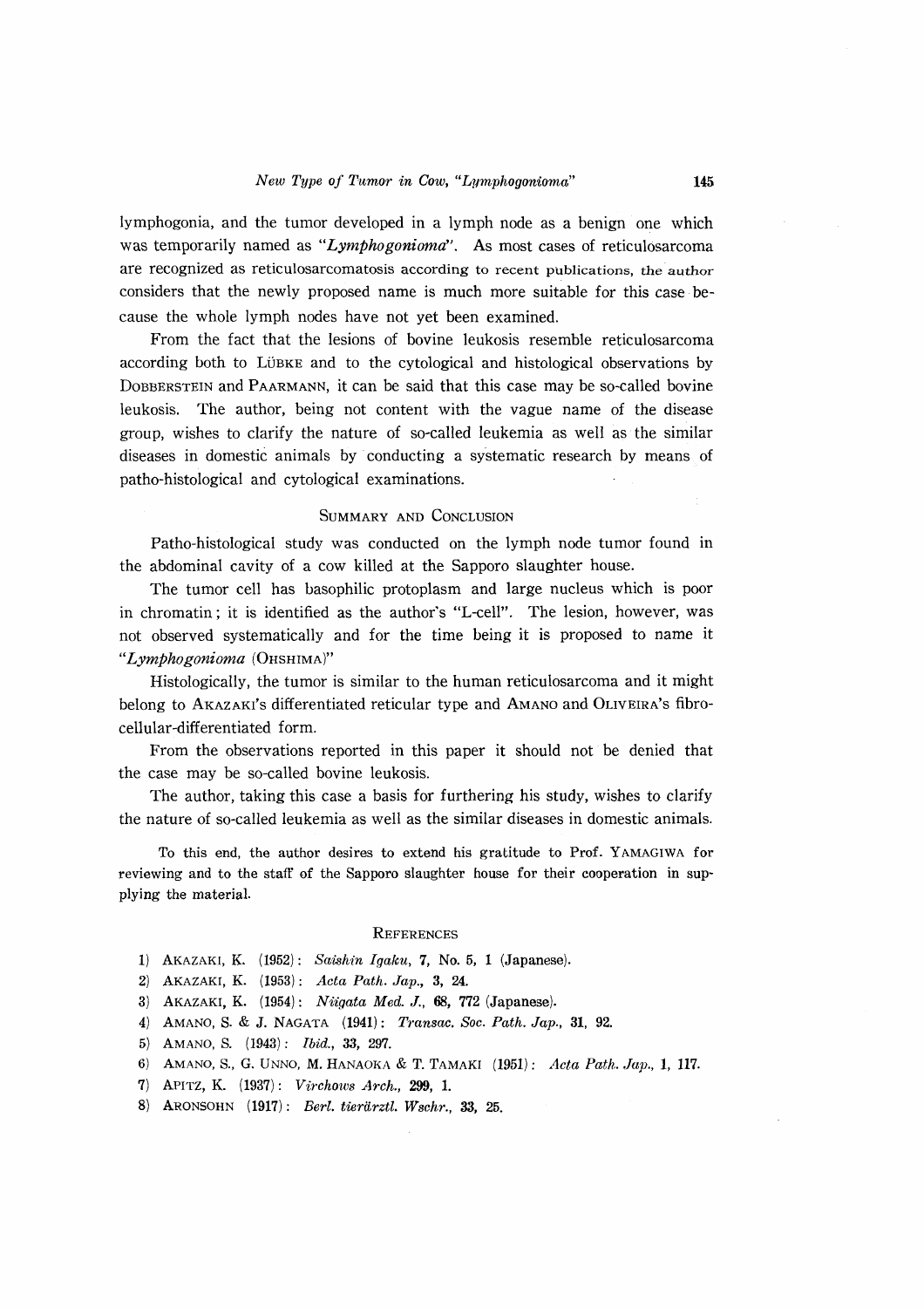### 146 OHSHIMA, K.

- 9) BENECKE, E. (1932): *Virchow8 Arch.,* 286, 693.
- 10) DOBBERSTEIN, J. u. E. PAARMANN (1934): *Z. Infektkr. Haust.* 46, 65.
- 11) FRAENKEL, E. (1914): *Virchow8 Arch.,* 216, 340.
- 12) HARAGUCHI, A. & K. MORI (1954): *Shikoku Acta Med.,* 5, 101 (Japanese).
- 13) JENNINGS, A. R. (1953): *.l. Compo Path.* & *Therap.* 63, 85.
- 14) JONES, J. H. (1928): *Vet. Rec.,* 8, 135.
- 15) KAWAI, S. (1937): *Jap. J. Canc. Res.*, 33, 187 (Japanese).
- 16) KNUTH, P. u. P. J. DU TOIT (1917): *Berl. tierarztl. Wschr.,* 33, 205.
- 1'1) KRUGER, w. (1954): *Bert. Murich. tierarztl. Wschr.,* 67. 149.
- IS} LUBKE, A. (1938/39): *Arch. Tierheilk.,* 74, 325.
- 19) MARUYAMA, K. & M. 6TANI (1954): *.Tap .* .I. *Cane. Res.,* 45, 255 (Japanese).
- 20) **MATSUI, K.** (1952): *Symposium on Hematology (Jap. Hem. Sci.)*, 6, 170, (Japanese).
- 21) MISHIMA, S., M. HASEGAWA & T. ÔMACHI (1952): *Jap. J. Vet. Sci.*, 14, 366  $(Japanes).$
- 22) MIYAGAWA, M. & H. SAITO (1941): *Transac. Soc. Path. Jap.*, 31, 87 (Japanese).
- 23) MIYAKE, M. (1951): *Acta Haem. Jap.*, 14, *Suppl.*, p. 310 (Japanese).
- 24) MONZEN, T. & F. HIROSE (1954): *Jap. J. Canc. Res.*, 45, 257 (Japanese).
- 25) NIEBERLE, K.  $(1931)$ : Spez. Path. Anat. Haust., SS. 80 $\sim$ 82 Jena.
- 26) NORDMANN, M. (1932): *Virenows Arch.,* 285, 201.
- 27) OGATA, T. (1937): *Jap. J. Canc. Res.*, 33, 189 (Japanese).
- 28) OHBAYASHI, M., T. ONO & S. SUGANQ (1951): *Jap. J. Vet. Sci.*, 13, 237 (Japanese).
- 29) OHSHIMA, K. (1954): *Jap. J. Vet. Res.*, 2, 73.
- 30) OKADA, M., S. MASHIMA, I. OKAZAKI, Y. NAKAMURA & Y. KINOSHITA (1954): J. *Wakayama Med. Sci.,* 5, 233 (Japanese).
- 31) OKAMURA, I. (1937): *Jap. J. Canc. Res.*, 33, 183 (Japanese).
- 82) OLIVEIRA, G. (1936/37): *Virehow8 Arch.,* 298, 464 ..
- 33) ÔSAKI, K. (1953): *Niigata Med. J.*, 67, 422 (Japanese).
- 34) ROULET, F. (1930): *Virchow8 Arch.,* Z77, 15:
- 35) ROULET, F. (1982): *Ibid.,* 286, 702.
- 86) SANDSTEDT, H., G. NORDSTROM, K. SJOBERG, N. J. NILSSON u. E. SANDSTROM (1952): *Nord. Vet. Med.,* 4, 349 [*Zbl. Bakter., I. Ref.,* 154, 517].
- 37) WAKABAYASHI, O. (1937): *Jap. J. Canc. Res.*, 33, 185 (Japanese).
- 38) YAMAGIWA, S. & K. OHSHIMA (1952): *Jap. J. Vet. Sci.*, 14, 411 (Japanese).
- 39) YOKOMICHI, K. (1953): *Transac. Soc. Path. Jap.,* 42, 130 (Japanese).

#### EXPLANATION OF PLATE

Fig. 1. Intensely developed argyrophil fiber and F-atrophic lymph follicle.  $\times$  100.

- Fig. 2. Magnification of a portion of fig. 1.  $\times$  400.
- Fig. 3. Tumor cell increased in the medullary cord. H.-E. staining.  $\times$  400.
- Fig. 4. Destroyed sinus endothelia and S-the lymph sinus. H.-E. staining.  $\times$  400.
- Fig, 5. Strongly magnified tumor cells and nucleoli showing distinct appearance, and M-a mitotic tumor cell. H.-E. staining.  $\times$  1100.
- Fig. 6. Relation between the tumor cell and the reticular net. Azans-staining.  $\times$  1100.